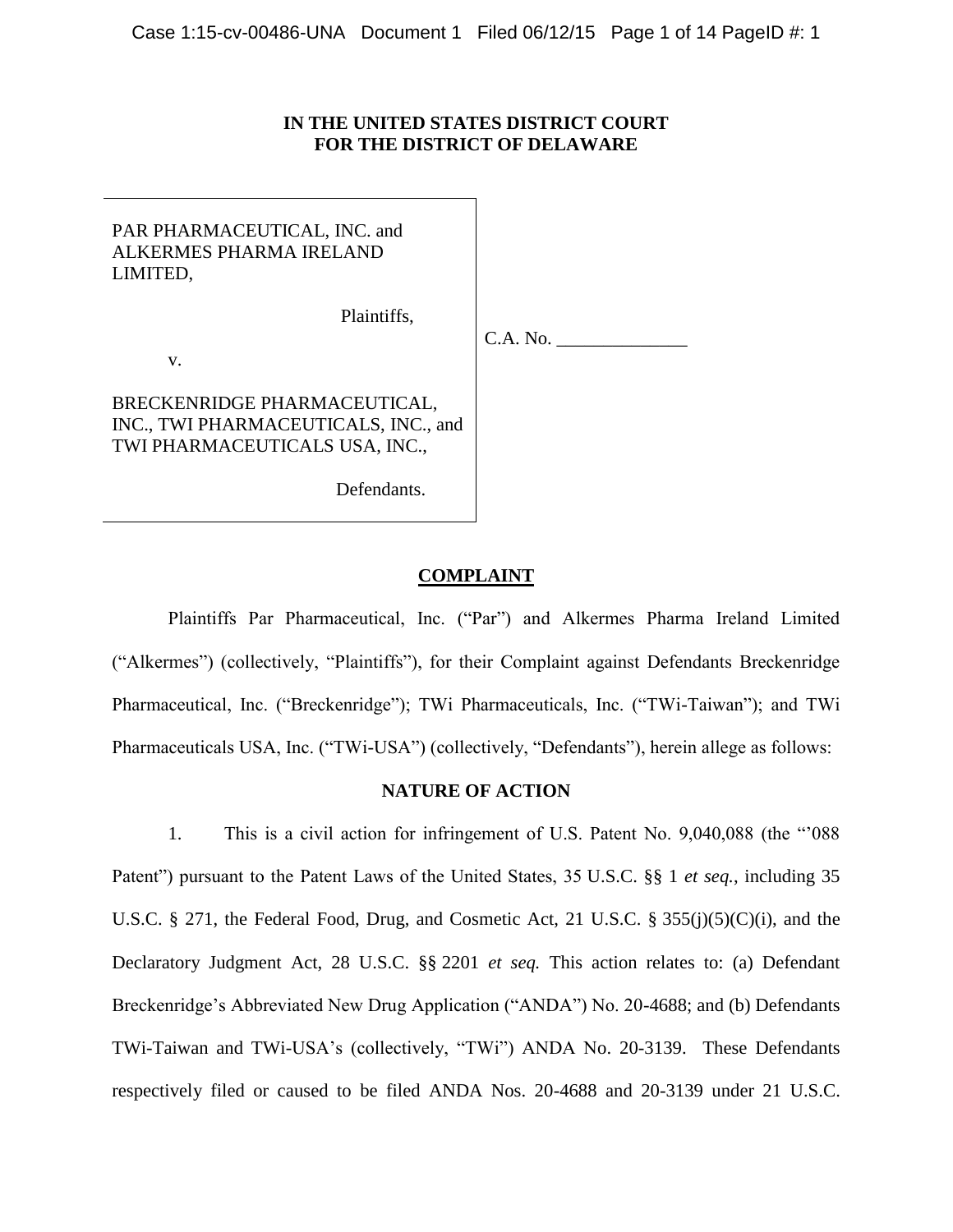§ 355(j) with the U.S. Food and Drug Administration ("FDA") for approval to market generic versions of Plaintiff Par's successful Megace® ES (megestrol acetate) drug product that is sold in the United States, including in the State of Delaware.

2. Plaintiffs also seek to enjoin and restrain Defendants' efforts to export, import, distribute, market, and/or sell a generic version of Plaintiff Par's Megace® ES (megestrol acetate) drug product.

#### **PARTIES**

3. Plaintiff Par is a corporation organized and existing under the laws of the State of Delaware, having a principal place of business at One Ram Ridge Road, Chestnut Ridge, NY 10977.

4. Plaintiff Alkermes is an Irish corporation having a principal place of business at Connaught House, 1 Burlington Road, Dublin 4, Ireland.

5. Upon information and belief, Defendant Breckenridge is a corporation organized and existing under the laws of the State of Florida, having a principal place of business at 6111 Broken Sound Parkway, NW, Suite 170, Boca Raton, Florida 33487.

6. Upon information and belief, Defendant TWi-Taiwan is a corporation organized and existing under the laws of Taiwan, having a principal place of business at No. 41, Lane 221, Kang Chien Road, Nei Hu District, Tai Pei 114, Taiwan.

7. Upon information and belief, Defendant TWi-USA is a corporation organized and existing under the laws of the State of Delaware, having a principal place of business at 8001 Irvine Center Drive, Irvine, California 92618. TWi-USA is a wholly-owned subsidiary of TWi-Taiwan. TWi-USA acts at the direction, under the control, and for the benefit of TWi-Taiwan. TWi-USA is controlled and/or dominated by TWi-Taiwan.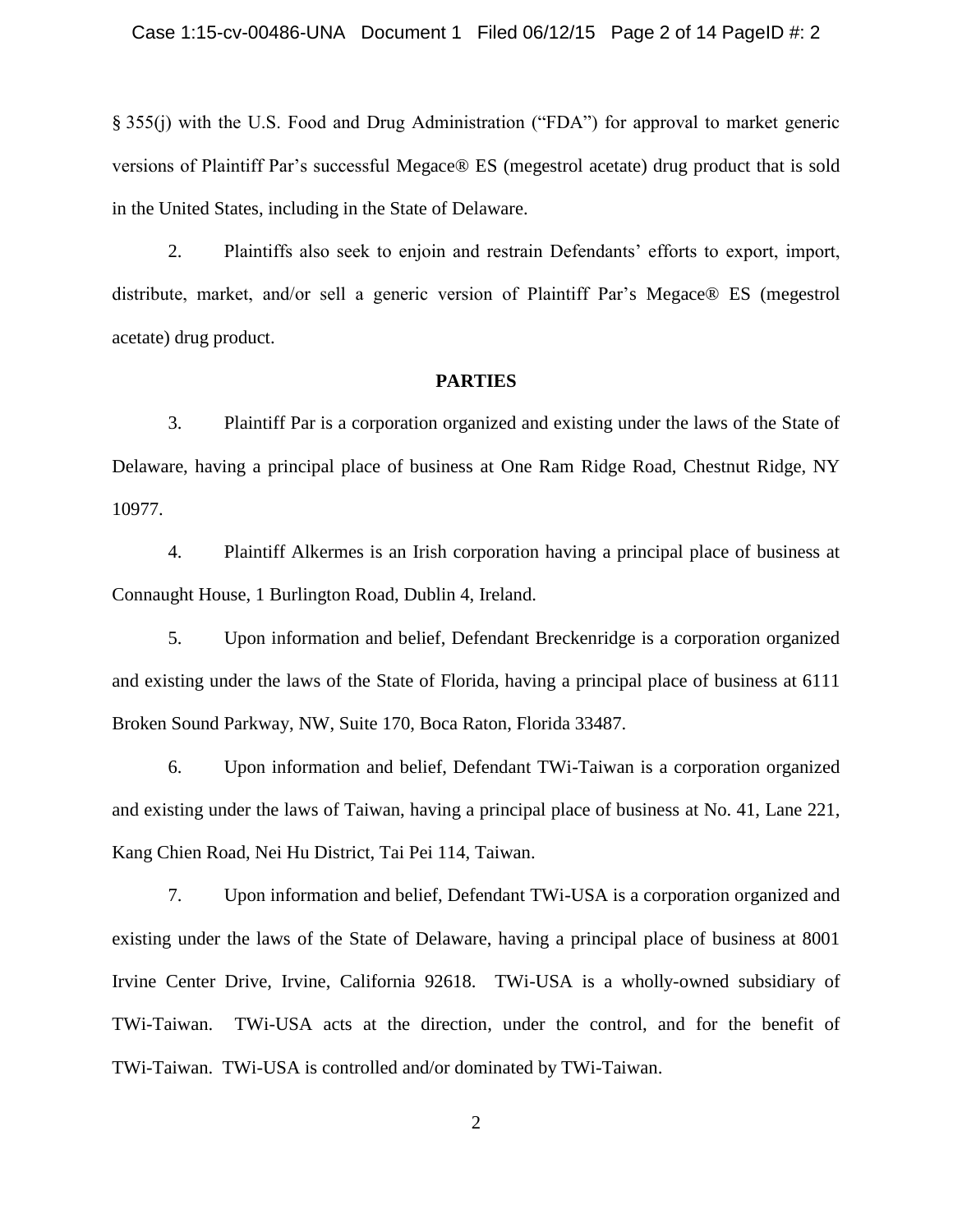#### **JURISDICTION AND VENUE**

8. This Court has subject matter jurisdiction over this action under the patent laws of the United States, 35 U.S.C. § 1 *et seq.*, including 35 U.S.C. § 271, the Declaratory Judgment Act, 28 U.S.C. §§ 2201 and 2202, and pursuant to 28 U.S.C. §§ 1331 and 1338(a).

9. This Court has personal jurisdiction over Breckenridge, *inter alia*, because: (a) Breckenridge has purposefully directed its activities at residents and corporate entities within the State of Delaware; (b) the claims set forth herein arise out of or relate to those activities; (c) Breckenridge's contacts with the State of Delaware (direct and/or indirect) are continuous and systematic; and (d) it is reasonable and fair for this Court to exercise personal jurisdiction over Breckenridge.

10. Upon information and belief, Breckenridge is, *inter alia*, in the business of researching, developing, seeking regulatory approval for, commercializing, producing, and manufacturing drug products. Breckenridge further markets, distributes, transfers, offers to sell, and sells its drug products (directly and through affiliates) throughout the United States, including the State of Delaware.

11. Upon information and belief, Breckenridge has affirmatively engaged in continuous and systematic contacts with corporate entities in the State of Delaware.

12. Upon information and belief, Breckenridge has appeared as a litigant in the State of Delaware as a: (a) plaintiff alleging four causes of action, including patent infringement, in *Pamlab L.L.C., et al. v. Acella Pharma., LLC*, 1:12-cv-01403-SLR (D. Del.); and (b) defendant in approximately twelve (12) cases, with Breckenridge filing counterclaims in eight (8) of those cases.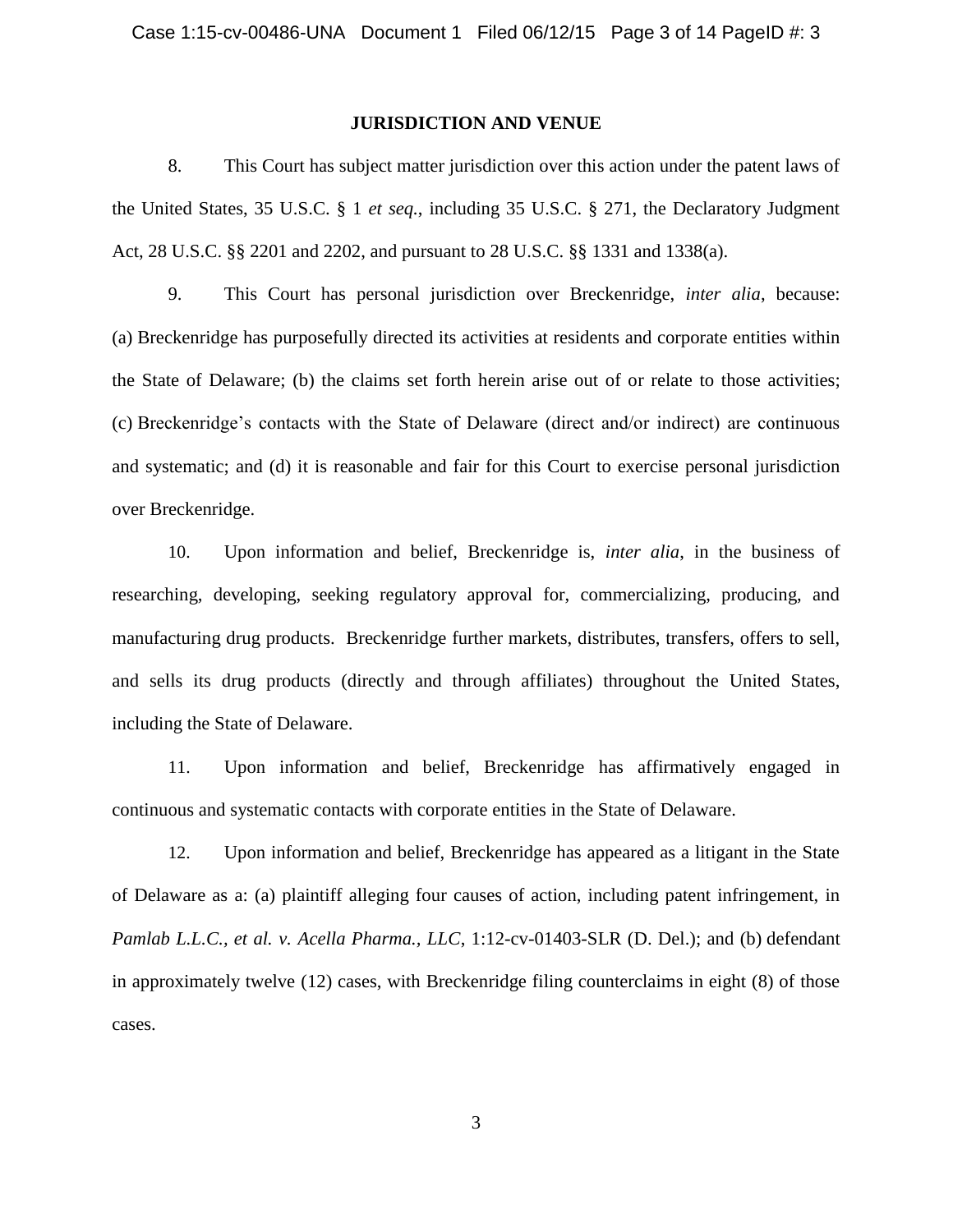#### Case 1:15-cv-00486-UNA Document 1 Filed 06/12/15 Page 4 of 14 PageID #: 4

13. Upon information and belief, Breckenridge has never contested jurisdiction in the U.S. District Court, District of Delaware in any case where it was named as a defendant, including a related case currently pending before Judge Sue L. Robinson where Plaintiffs Par and Alkermes allege that Breckenridge infringes two other patents covering Par's Megace® ES (megestrol acetate) drug product. *Par Pharm., Inc., et al. v. Breckenridge Pharm., Inc.*, 1:13-cv-01114-SLR-SRF (D. Del.). In that case, Breckenridge filed an Amended Answer and Counterclaims requesting that this Court enter declarations of invalidity, non-infringement, and collateral estoppel as to those patents.

<span id="page-3-0"></span>14. This Court has personal jurisdiction over TWi-Taiwan, *inter alia*, because TWi-Taiwan has waived any objection and consented to this Court's jurisdiction. TWi-Taiwan availed itself of the benefits and protections of this Court when it filed a Motion to Compel and two briefs in support thereof in *In re Aptalis Pharma, Inc.*, 1:12-mc-00234-GMS (D. Del.).

15. This Court also has personal jurisdiction over TWi-Taiwan, *inter alia*, because: (a) TWi-Taiwan has purposefully directed its activities and the activities of its wholly-owned subsidiary, TWi-USA, at residents and corporate entities within the State of Delaware; (b) the claims set forth herein as to TWi-Taiwan arise out of or relate to those activities; (c) TWi-Taiwan's contacts with the State of Delaware (direct and/or indirect) are continuous and systematic; and (d) it is reasonable and fair for this Court to exercise personal jurisdiction over TWi-Taiwan.

16. Upon information and belief, TWi-Taiwan and TWi-USA are agents of each other and/or work in concert with each other to develop, seek regulatory approval for, commercialize, produce, manufacture, market, export, import, distribute, transfer, and sell drug products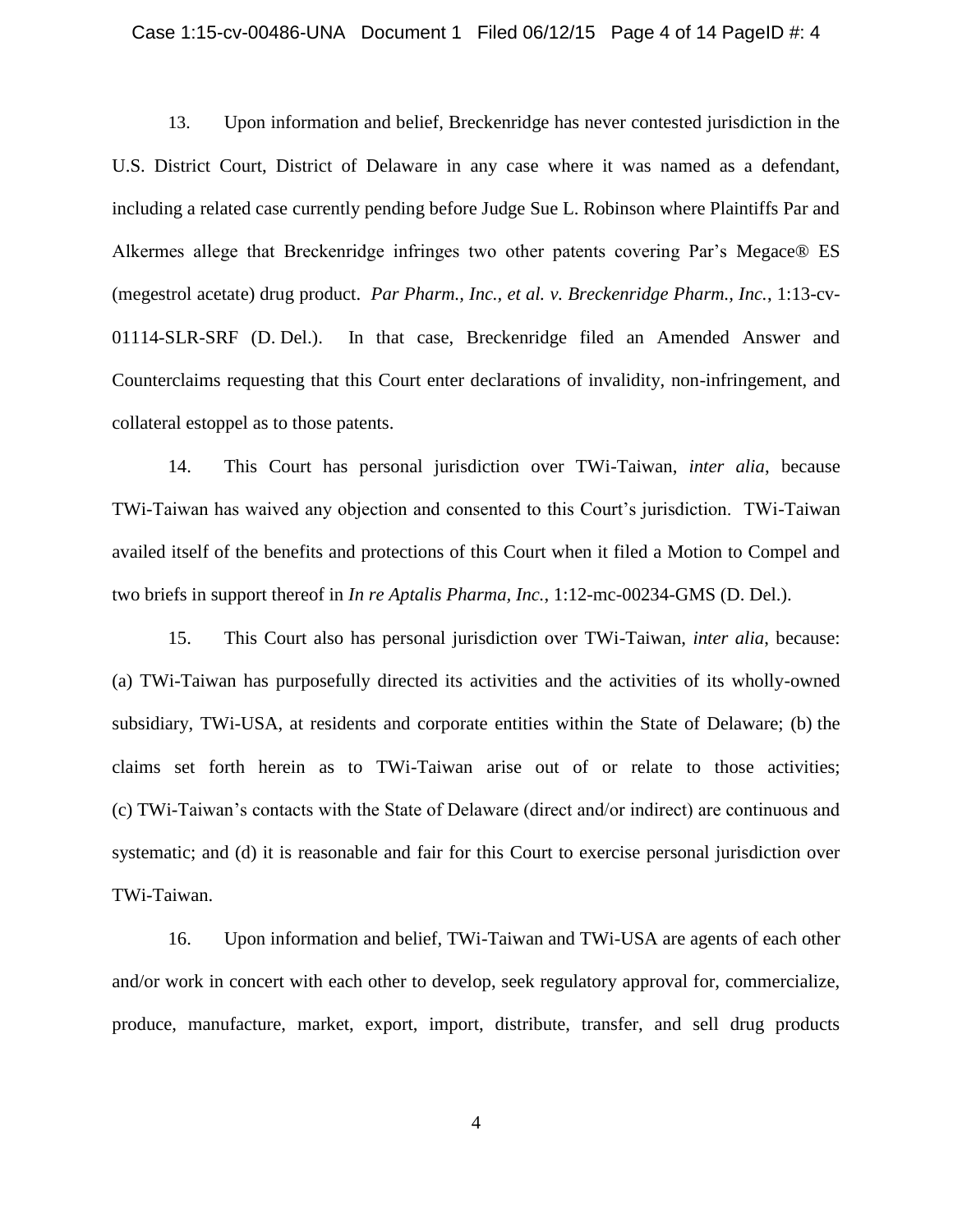#### Case 1:15-cv-00486-UNA Document 1 Filed 06/12/15 Page 5 of 14 PageID #: 5

throughout the United States, including the State of Delaware. TWi-USA acts on behalf of and/or at the direction of TWi-Taiwan.

17. Upon information and belief, TWi-Taiwan is, *inter alia*, in the business of researching, developing, seeking regulatory approval for, commercializing, producing, and manufacturing drug products. TWi-Taiwan then arranges (directly and through its whollyowned subsidiary, TWi-USA) for the export to and import into the United States of those drug products. TWi-Taiwan further markets, distributes, transfers, offers to sell, and sells its drug products (directly and through TWi-USA and/or its affiliates) throughout the United States, including the State of Delaware.

18. Upon information and belief, TWi-Taiwan has assembled a sales and distribution team in the United States with plans to launch several drug products in the United States under TWi-Taiwan's label in 2015. TWi-Taiwan knows and intends that these efforts will result in the marketing, distribution, transfer, offer to sell, and sale of its products throughout the United States, and the export of its products to and import of its products into the United States, including the State of Delaware.

19. Upon information and belief, TWi-Taiwan personnel have been in contact with distributors and wholesalers in the United States, including those who distribute and sell drug products in the State of Delaware, with the expectation that TWi-Taiwan will sell its drug products under its own labels through those distribution channels.

20. Upon information and belief, TWi-USA has obtained licenses to sell TWi-Taiwan's drug products in all 50 states, including the State of Delaware.

21. Upon information and belief, TWi-Taiwan has already begun (directly and through its wholly-owned subsidiary, TWi-USA) marketing, exporting, importing, distributing,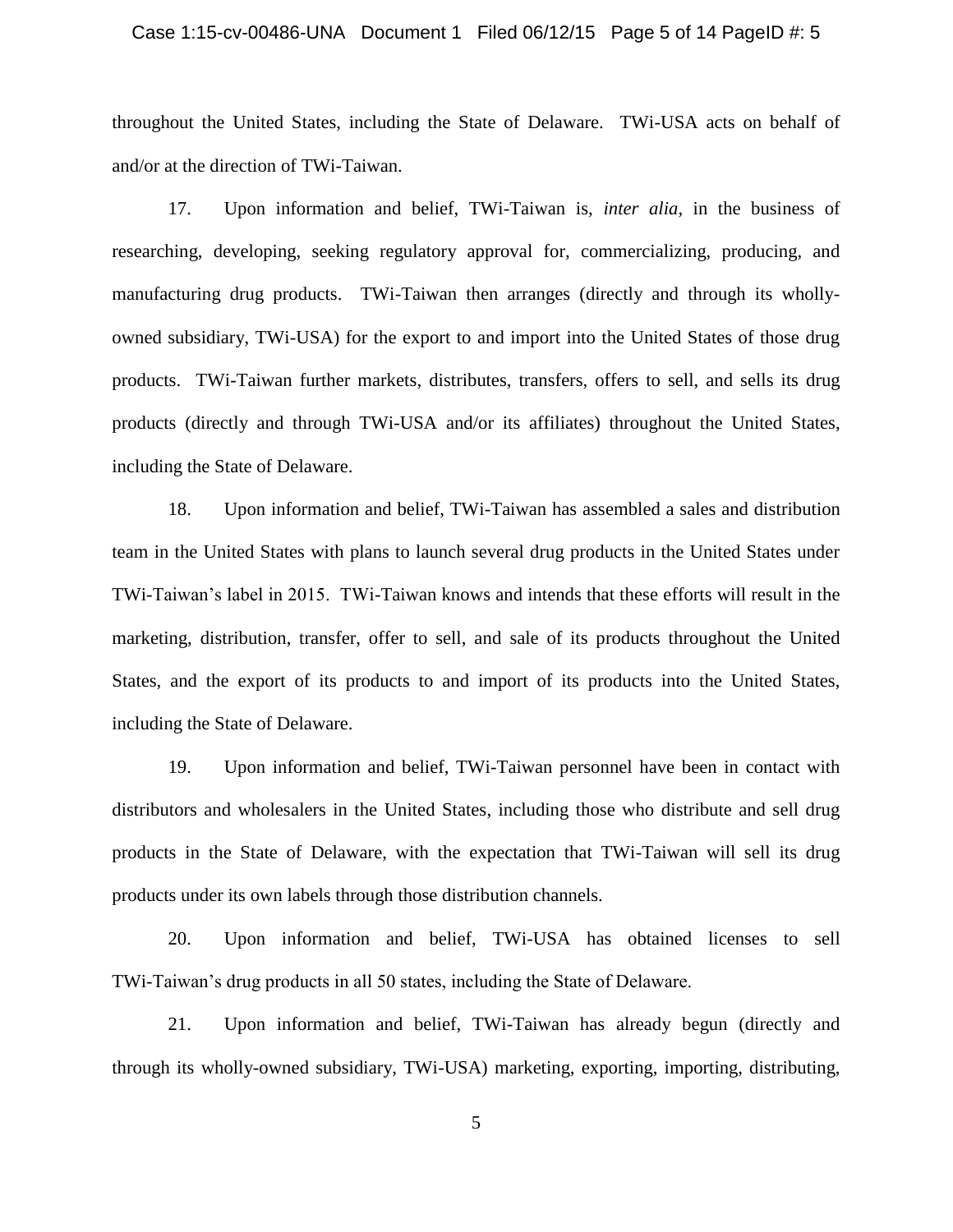#### Case 1:15-cv-00486-UNA Document 1 Filed 06/12/15 Page 6 of 14 PageID #: 6

transferring, offering to sell, and/or selling its drug products under its own name and label in all 50 states, including the State of Delaware. That label represents to U.S. consumers, including consumers in the State of Delaware, that the drug product is: (a) manufactured by "TWi Pharmaceuticals, Inc., Chungli City, Taoyuan County 320, Taiwan"; and (b) distributed by "TWi Pharmaceuticals USA, Irvine, CA 92618." TWi's label for the sale of a generic version of Plaintiff Par's Megace® ES (megestrol acetate) drug product is attached hereto as Exhibit A. *See also* TWi Label for Megestrol Acetate Oral Suspension, USP, *available at* http://medlibrary.org/ lib/rx/meds/megestrol-acetate-10/page/4/.

22. Upon information and belief, TWi-Taiwan intends to market, export, import, distribute, transfer, offer to sell, and sell a generic version of Par's Megace® ES (megestrol acetate) drug product throughout the United States, including the State of Delaware.

23. Should TWi-Taiwan deny all bases for personal jurisdiction alleged in Paragraphs [14](#page-3-0) to [26,](#page-6-0) this Court has personal jurisdiction over TWi-Taiwan under: (a) Fed. R. Civ. P. 4(k)(1); and/or (b) Fed. R. Civ. P.  $4(k)(2)$ .

24. This Court has personal jurisdiction over TWi-USA, *inter alia*, because TWi-USA is a resident and citizen of the State of Delaware. TWi-USA has therefore availed itself of the rights, benefits, and privileges of Delaware's laws by incorporating in Delaware. TWi-USA has further appointed a registered agent in the State of Delaware: B. Christopher Daney, 4550 New Linden Hill Road, Suite 201, Wilmington, DE 19808.

25. This Court also has personal jurisdiction over TWi-USA, *inter alia*, because: (a) TWi-USA has purposefully directed its activities at residents and corporate entities within the State of Delaware; (b) the claims set forth herein as to TWi-USA arise out of or relate to those activities; (c) TWi-USA's contacts with the State of Delaware (direct and/or indirect) are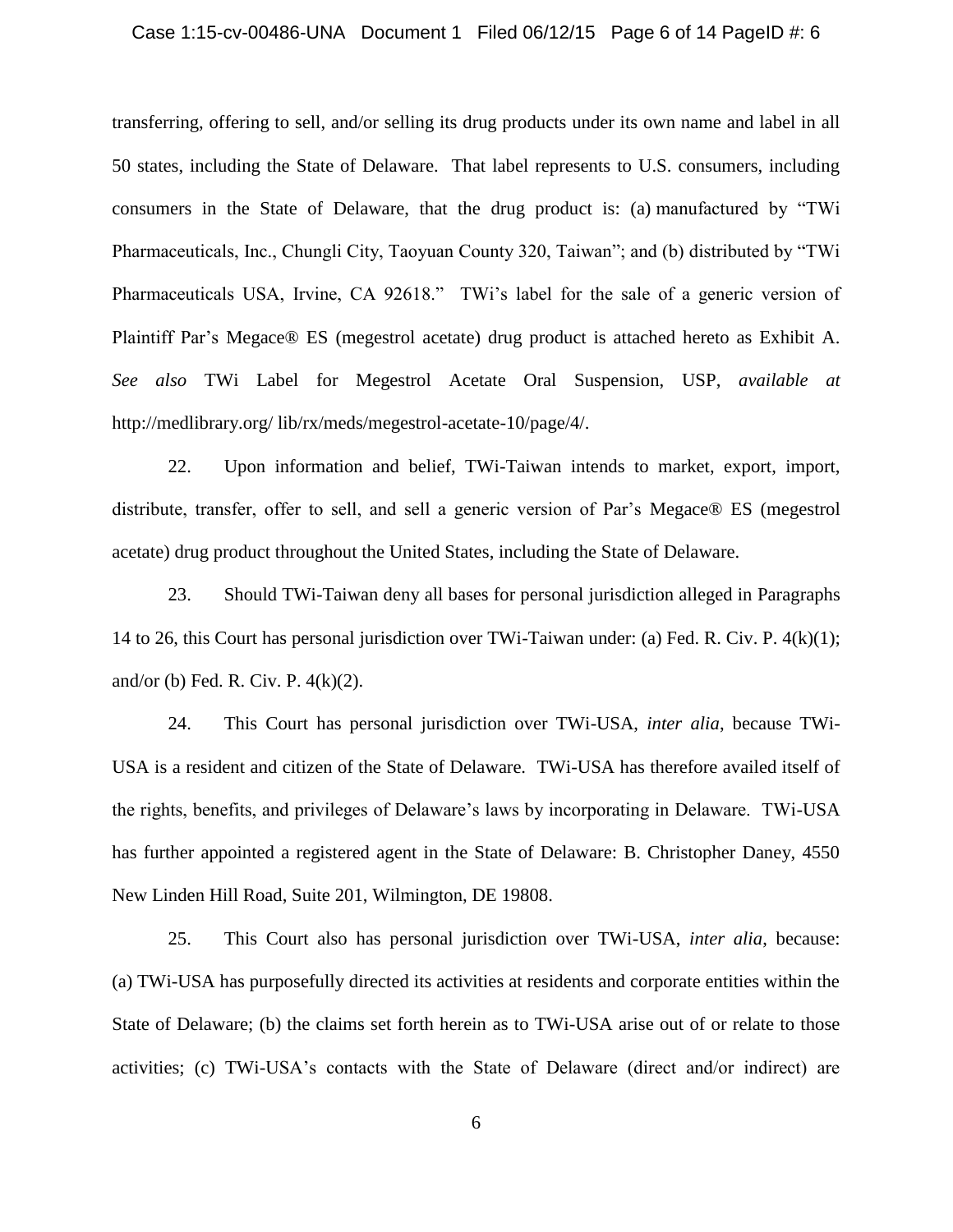#### Case 1:15-cv-00486-UNA Document 1 Filed 06/12/15 Page 7 of 14 PageID #: 7

continuous and systematic; and (d) it is reasonable and fair for this Court to exercise personal jurisdiction over TWi-USA.

<span id="page-6-0"></span>26. Upon information and belief, TWi-USA is, *inter alia*, in the business of researching, developing, seeking regulatory approval for, commercializing, producing, and manufacturing drug products. TWi-USA then arranges (directly and through its parent, TWi-Taiwan) for the export to and import into the United States of those drug products. TWi-USA further markets, distributes, transfers, offers to sell, and sells (directly and through TWi-Taiwan and/or its affiliates) those drug products throughout the United States, including the State of Delaware.

27. Venue is proper in this judicial district under 28 U.S.C. §§ 1391 and 1400(b).

#### **PATENT IN-SUIT**

28. Plaintiff Alkermes is the lawful owner of the '088 Patent.

29. The '088 Patent, entitled "Nonoparticulate Megestrol Formulations," duly and legally issued on May 26, 2015 naming Douglas Hovey, John Pruitt, and Tuula Ryde as inventors. A copy of the '088 Patent is attached hereto as Exhibit B.

#### **MEGACE® ES**

30. Plaintiff Par is the holder of New Drug Application ("NDA") No. 21-778 for Megace® ES (megestrol acetate) oral suspension, 125 mg/mL, and is an exclusive licensee of the '088 Patent with respect to Par's Megace® ES (megestrol acetate) drug product in the United States.

31. On July 5, 2005, the FDA approved NDA No. 21-778 for the commercial manufacture, use, and sale of Par's Megace® ES (megestrol acetate) drug product for the treatment of appetite loss, severe malnutrition, or unexplained, significant weight loss in AIDS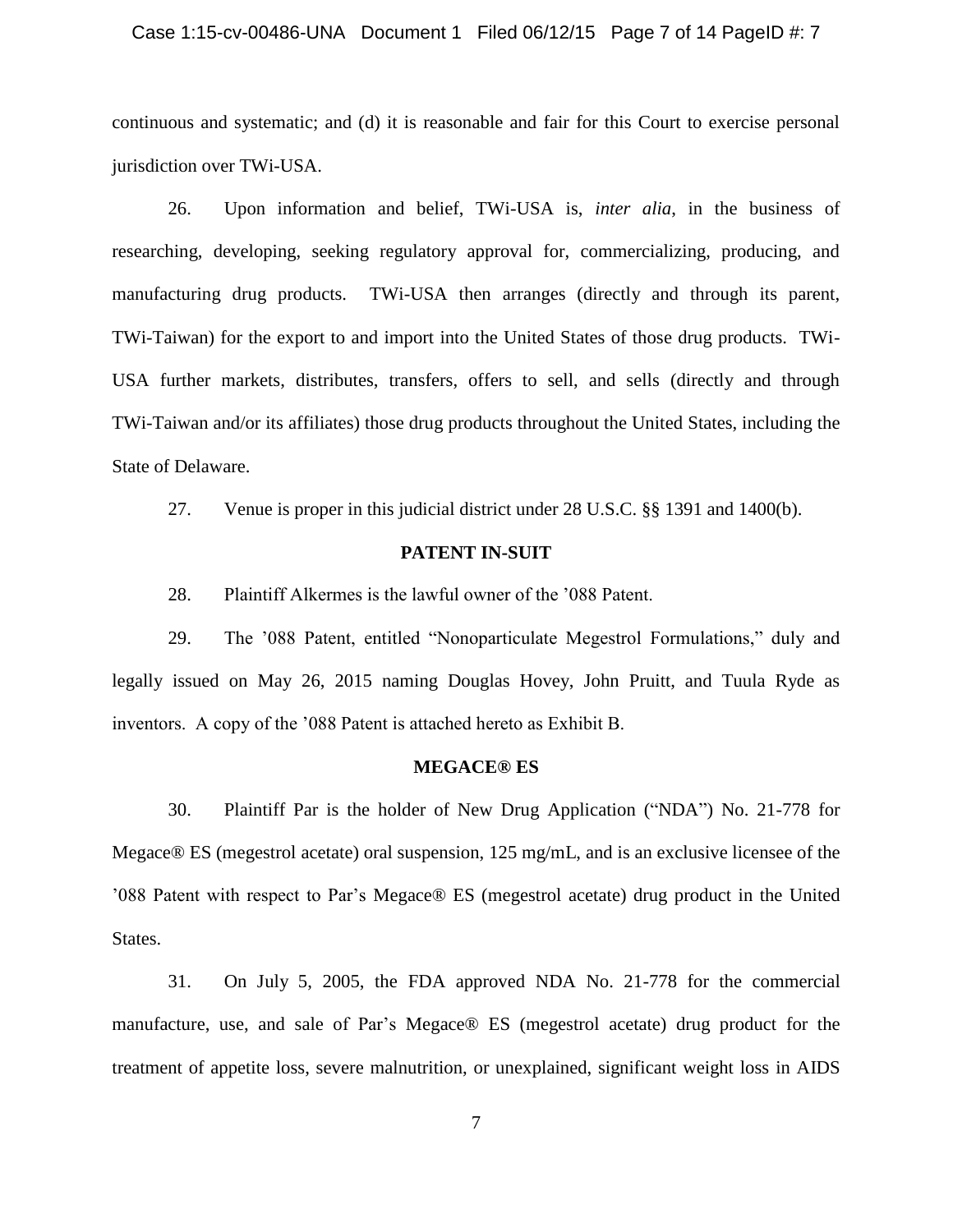patients. Plaintiff Par has sold the Megace® ES (megestrol acetate) drug product under NDA No. 21-778 since its approval.

#### **DEFENDANTS' ANDAS**

32. Upon information and belief, Defendant Breckenridge submitted ANDA No. 20- 4688 to the FDA under 35 U.S.C. § 355(j), seeking approval to engage in the commercial manufacture, use, and/or sale of megestrol acetate, oral suspension, 125 mg/mL (the "Breckenridge ANDA Product") before expiration of the '088 Patent. Breckenridge's ANDA No. 20-4688 is currently the subject of a related litigation currently pending in this district. *Par Pharm., Inc., et al. v. Breckenridge Pharm., Inc.*, 1:13-cv-01114-SLR-SRF (D. Del.).

33. Upon information and belief, Breckenridge's ANDA No. 20-4688 refers to and relies upon the NDA for Par's Megace® ES (megestrol acetate) drug product (*i.e.*, NDA No. 21- 788) and purports to contain data showing bioequivalence of the Breckenridge ANDA Product with Par's Megace® ES (megestrol acetate) drug product.

34. Upon information and belief, TWi submitted ANDA No. 20-3139 to the FDA under 35 U.S.C. § 355(j), seeking approval to engage in the commercial manufacture, use, and/or sale of megestrol acetate, oral suspension, 125 mg/mL (the "TWi ANDA Product") before expiration of the '088 Patent.

35. Upon information and belief, TWi's ANDA No. 20-3139 refers to and relies upon the NDA for Par's Megace® ES (megestrol acetate) drug product (*i.e.*, NDA No. 21-788) and purports to contain data showing bioequivalence of the TWi ANDA Product with Par's Megace® ES (megestrol acetate) drug product.

<span id="page-7-0"></span>36. The filing of ANDA Nos. 20-4688 and 20-3139 evidence Defendants' intent to compete with Par and respectively place the Breckenridge and TWi ANDA Products into every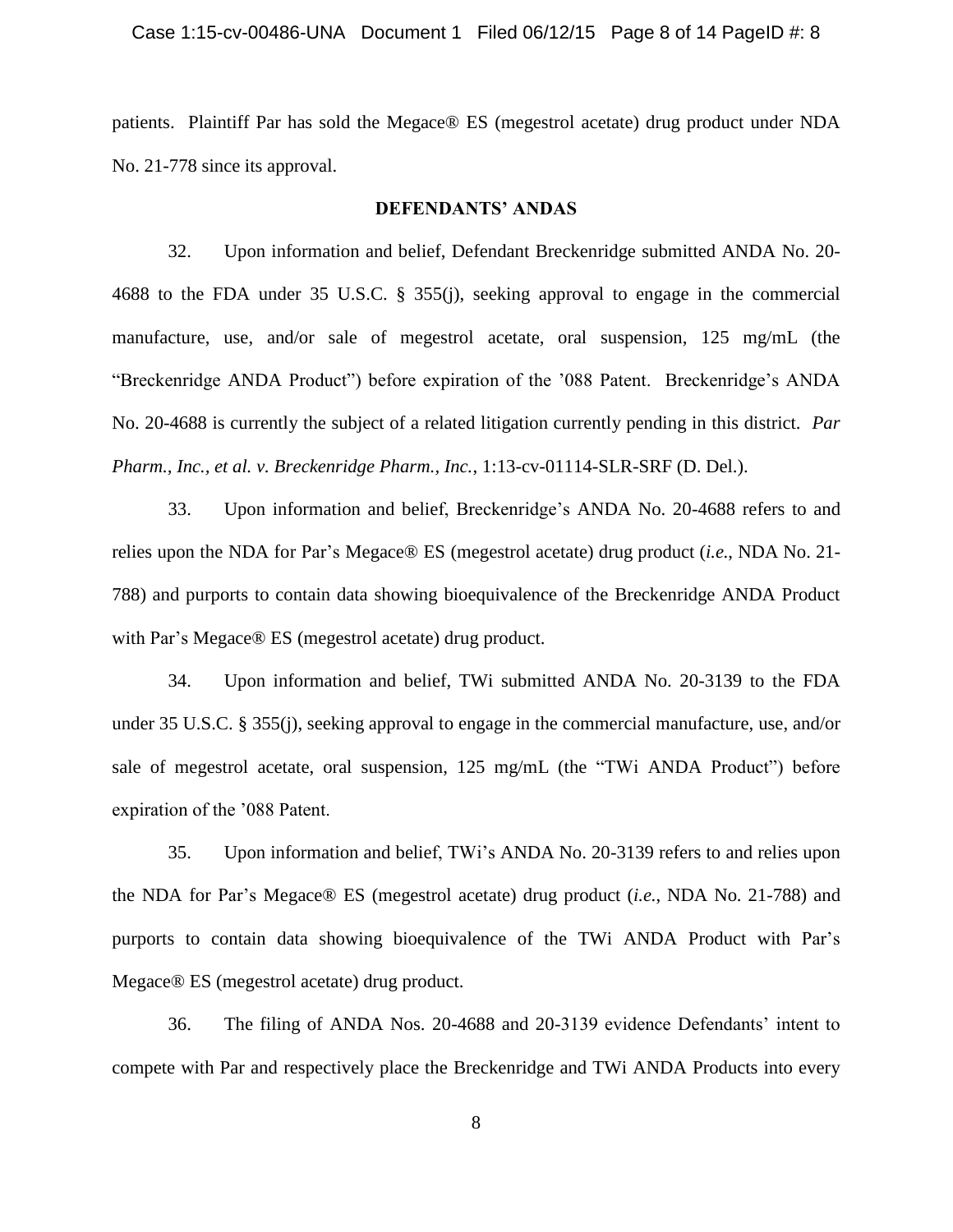market where Par's Megace® ES (megestrol acetate) drug product is currently found, including the State of Delaware.

## **COUNT ONE**

## **(Breckenridge's Infringement of the** '**088 Patent under 35 U.S.C. § 271(e)(2)(A))**

37. Plaintiffs reallege Paragraphs [1](#page-0-0) to [36](#page-7-0) above as if fully set forth herein.

<span id="page-8-0"></span>38. Breckenridge's submission of ANDA No. 20-4688 to the FDA seeking approval to engage in the commercial manufacture, use, and sale of the Breckenridge ANDA Product throughout the United States, including the State of Delaware, prior to the expiration of the '088 Patent constitutes infringement of the '088 Patent under 35 U.S.C. § 271(e)(2)(A).

#### **COUNT TWO**

## **(Declaratory Judgment of Breckenridge's Infringement of the** '**088 Patent under 35 U.S.C. §§ 271(a)-(c))**

39. Plaintiffs reallege Paragraphs [1](#page-0-0) to [38](#page-8-0) above as if fully set forth herein.

40. Upon information and belief, Breckenridge submitted ANDA No. 20-4688 to the FDA seeking approval for the commercial manufacture, use, and sale of the Breckenridge ANDA Product throughout the United States, including the State of Delaware, prior to the expiration of the '088 Patent.

41. Upon information and belief, Breckenridge has made, and will continue to make, substantial preparation in the United States to manufacture, use, offer to sell, or sell within the United States, and/or import into the United States, the Breckenridge ANDA Product before expiration of the '088 Patent.

42. Upon information and belief, Breckenridge has made, and will continue to make, substantial preparation in the United States to actively induce or contribute to the manufacture,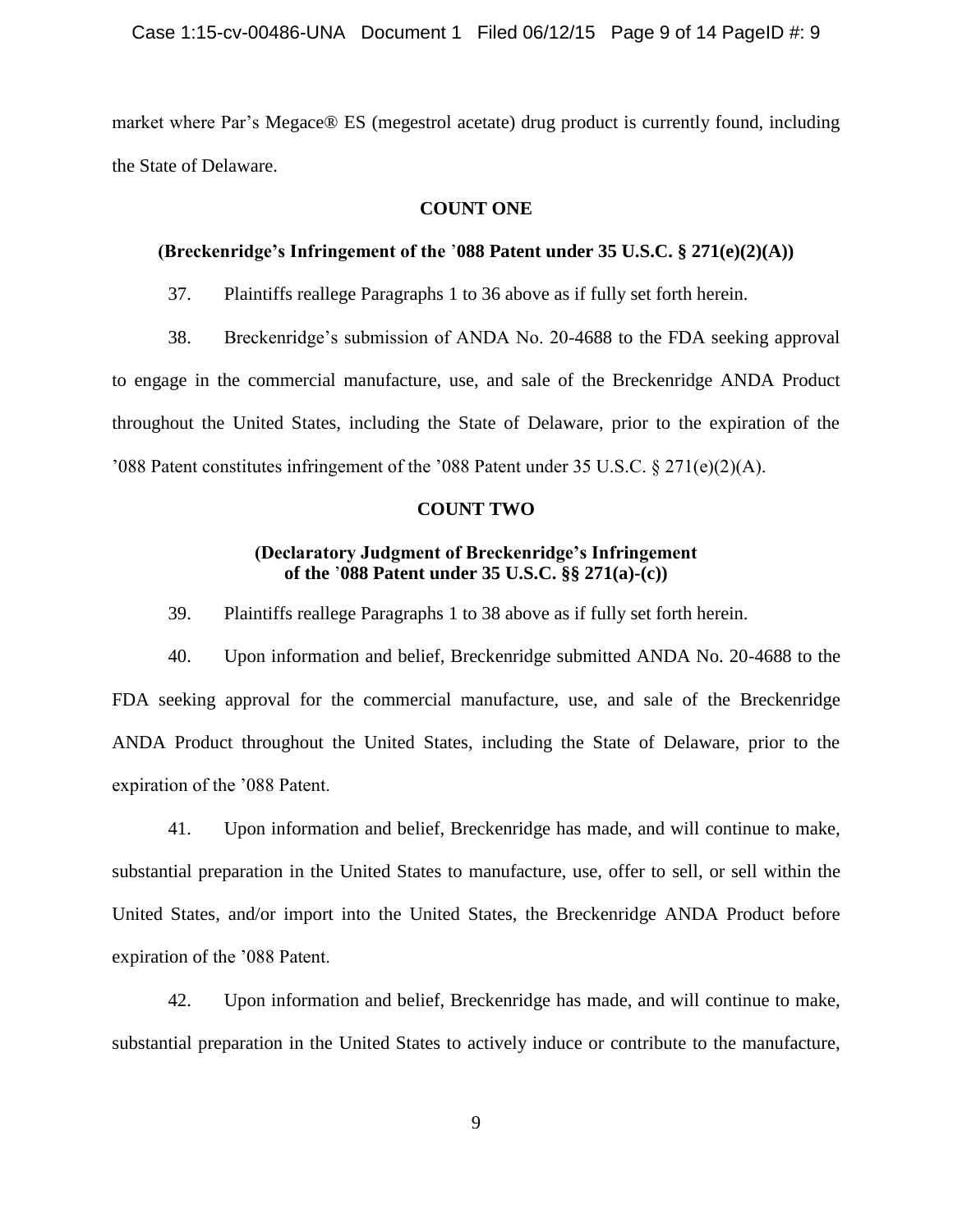#### Case 1:15-cv-00486-UNA Document 1 Filed 06/12/15 Page 10 of 14 PageID #: 10

use, offer to sell, or sale within the United States, and/or importation into the United States, of the Breckenridge ANDA Product before expiration of the '088 Patent.

43. Breckenridge's actions, including without limitation the filing of ANDA No. 20- 4688, exhibit a refusal to change the course of its action despite Plaintiffs' patent rights.

44. Upon information and belief, the commercial manufacture, use, offer to sell, or sale within the United States, and/or importation into the United States, of the Breckenridge ANDA Product before expiration of the '088 Patent, and the active inducement of and/or contribution to any of those activities, will constitute infringement, inducement of infringement, and/or contributory infringement of the '088 Patent.

<span id="page-9-0"></span>45. Plaintiffs are entitled to a declaratory judgment that future commercial manufacture, use, offer to sell, or sale within the United States, and/or importation into the United States, of the Breckenridge ANDA Product, or the inducement of and/or contribution to the commercial manufacture, use, offer for sale, or sale within the United States, and/or importation into the United States, of the Breckenridge ANDA Product before expiration of the '088 Patent by Breckenridge or its agents, will constitute infringement, inducement of infringement, and/or contributory infringement of the '088 Patent.

#### **COUNT THREE**

#### **(TWi's Infringement of the** '**088 Patent under 35 U.S.C. § 271(e)(2)(A))**

46. Plaintiffs reallege Paragraphs [1](#page-0-0) to [45](#page-9-0) above as if fully set forth herein.

<span id="page-9-1"></span>47. TWi's submission of ANDA No. 20-3139 to the FDA seeking approval to engage in the commercial manufacture, use, and sale of the TWi ANDA Product throughout the United States, including the State of Delaware, prior to the expiration of the '088 Patent constitutes infringement of the '088 Patent under 35 U.S.C. § 271(e)(2)(A).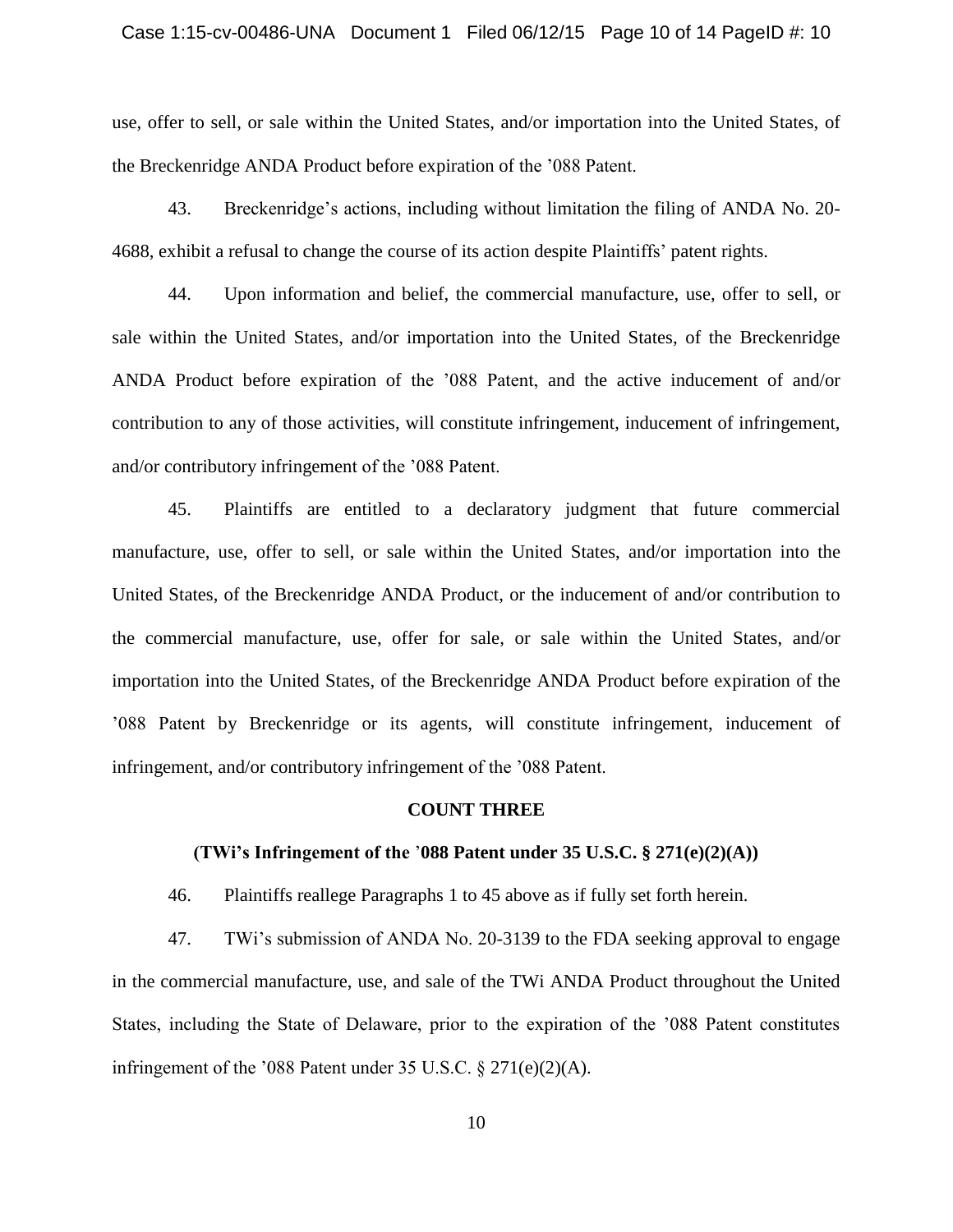#### **COUNT FOUR**

# **(Declaratory Judgment of TWi's Infringement of the '088 Patent under 35 U.S.C. §§ 271(a)-(c))**

48. Plaintiffs reallege Paragraphs [1](#page-0-0) to [47](#page-9-1) above as if fully set forth herein.

49. Upon information and belief, TWi submitted ANDA No. 20-3139 to the FDA seeking approval for the commercial manufacture, use, and sale of the TWi ANDA Product throughout the United States, including the State of Delaware, prior to the expiration of the '088 Patent.

50. Upon information and belief, TWi has stated in judicial proceedings that they are ready to immediately begin the commercial manufacture, use, offer to sell, and/or sale within the United States, and/or export to and importation into the United States, of the TWi ANDA Product. TWi has further announced publicly that they have "completed the pre-launch preparation" of a generic Megace® ES (megestrol acetate) drug product, and "the product will be launched immediately" once other constraints to its entry to the U.S. market are removed.

51. Upon information and belief, TWi has made, and will continue to make, substantial preparation in the United States to manufacture, use, offer to sell, or sell within the United States, and/or export to and import into the United States, the TWi ANDA Product before expiration of the '088 Patent. TWi has stated publicly that they have "been in close contact with the major nationwide retail pharmacy distributors and wholesalers and expects to have [their] own label specialty generic products," which could include the TWi ANDA Product, "sold through these nationwide pharmacy distribution channels soon in the U.S. pharma market." *See TWi Pharmaceuticals USA Announces the Receipt of State Sales Licenses from All 50 States in the U.S.*, TWi Press Release (April 17, 2014) *available at* http://www.prnewswire.com/news-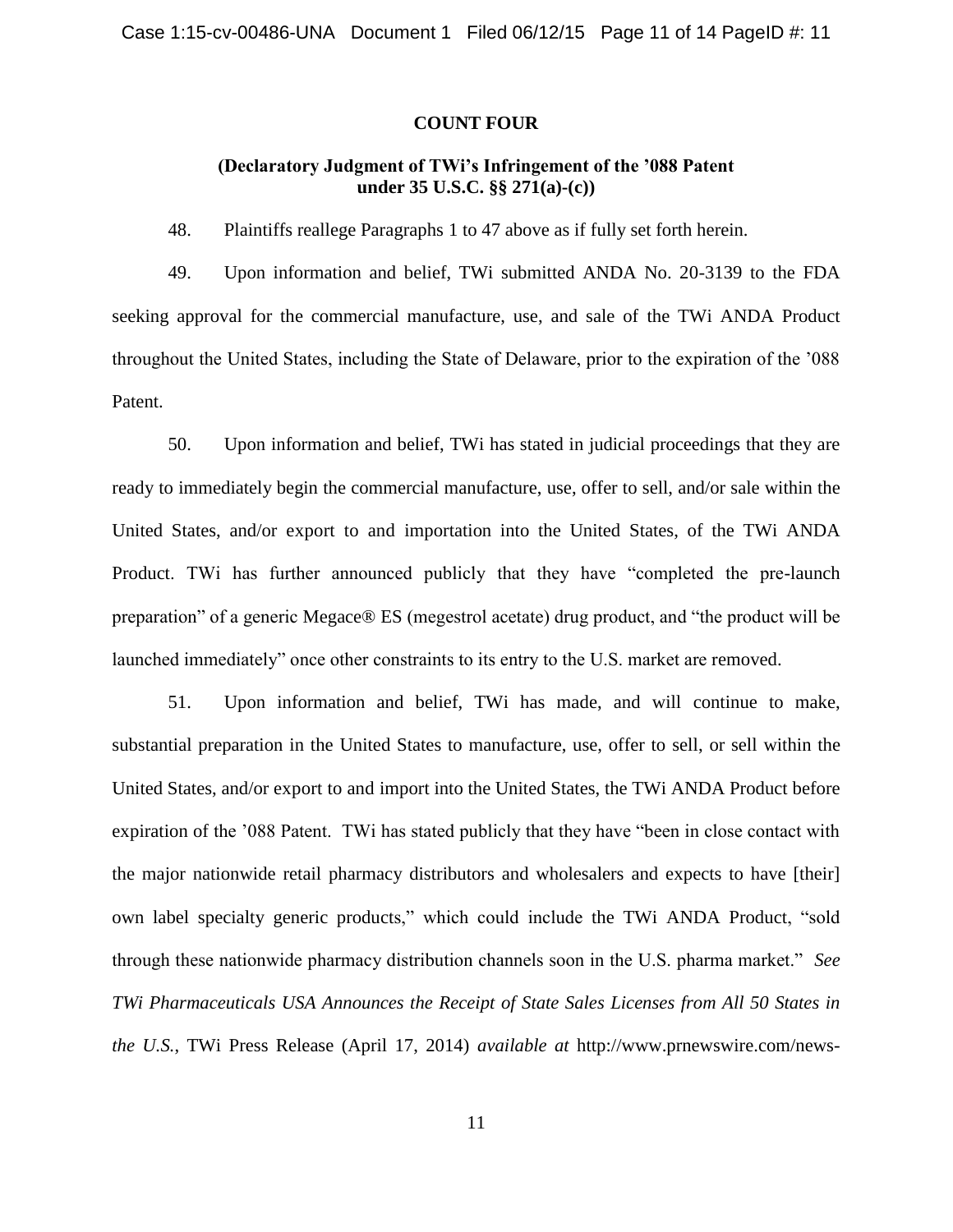#### Case 1:15-cv-00486-UNA Document 1 Filed 06/12/15 Page 12 of 14 PageID #: 12

releases/twi-pharmaceuticals-usa-announces-the-receipt-of-state-sales-licenses-from-all-50 states-in-the-us-300067721.html.

52. Upon information and belief, TWi has made, and will continue to make, substantial preparation in the United States to actively induce or contribute to the manufacture, use, offer to sell, or sale within the United States, and/or export to and importation into the United States, of the TWi ANDA Product before expiration of the '088 Patent.

53. TWi's actions, including without limitation the filing of ANDA No. 20-3139, exhibit a refusal to change the course of their actions despite Plaintiffs' patent rights.

54. Upon information and belief, the commercial manufacture, use, offer to sell, or sale within the United States, and/or importation into the United States, of the TWi ANDA Product before expiration of the '088 Patent, and the active inducement of and/or contribution to any of those activities, will constitute infringement, inducement of infringement, and/or contributory infringement of the '088 Patent.

<span id="page-11-0"></span>55. Plaintiffs are entitled to a declaratory judgment that future commercial manufacture, use, offer to sell, or sale within the United States, and/or importation into the United States, of the TWi ANDA Product, or the inducement of and/or contribution to the commercial manufacture, use, offer for sale, or sale within the United States, and/or importation into the United States, of the TWi ANDA Product before expiration of the '088 Patent by TWi or its agents, will constitute infringement, inducement of infringement, and/or contributory infringement of the '088 Patent.

#### **INJUNCTIVE RELIEF**

56. Plaintiffs reallege Paragraphs [1](#page-0-0) to [55](#page-11-0) above as if fully set forth herein.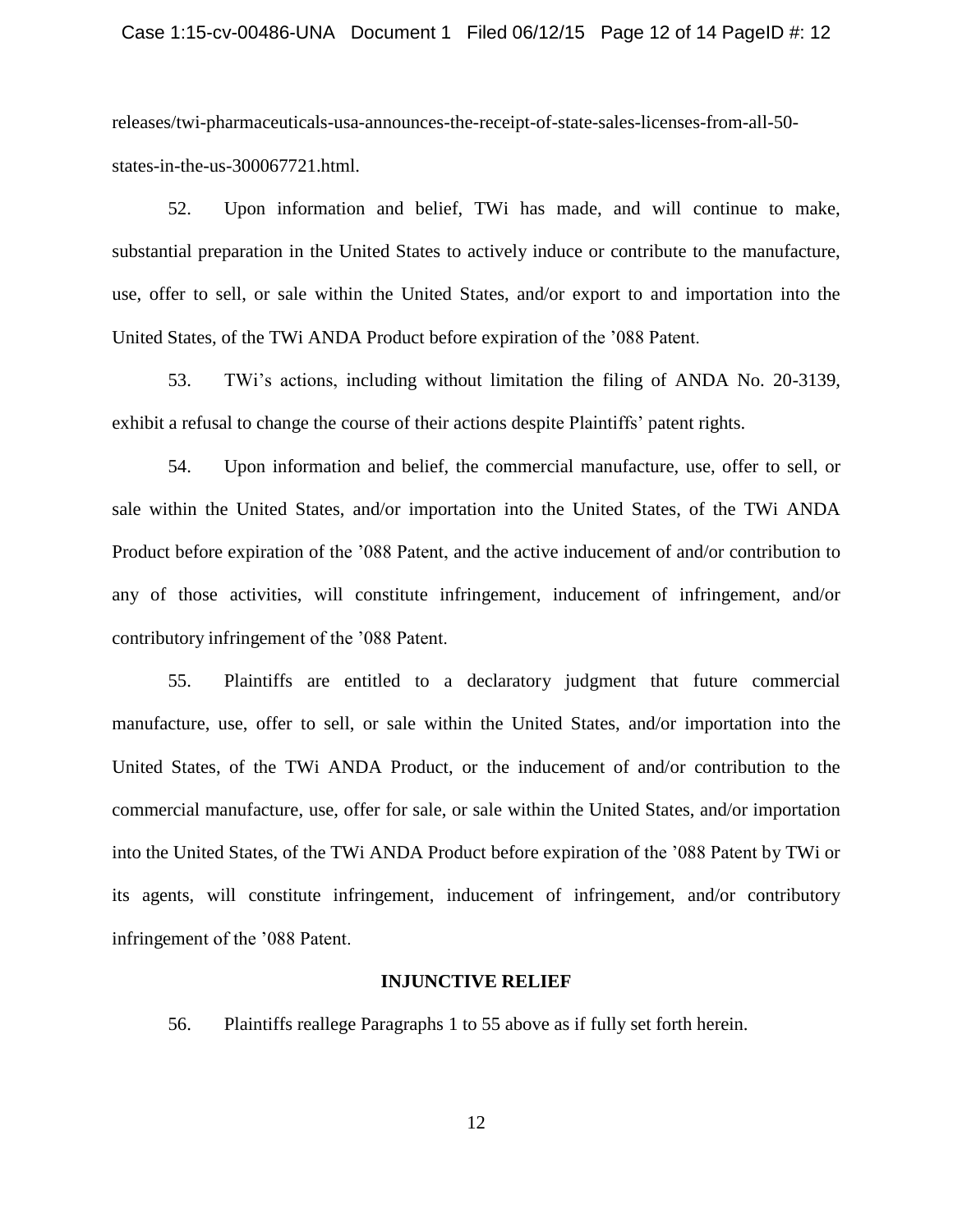57. Plaintiffs will be substantially and irreparably damaged and harmed by Defendants' infringing activities unless those activities are enjoined by this Court. Plaintiffs do not have an adequate remedy at law.

## **PRAYER FOR RELIEF**

WHEREFORE, Plaintiffs respectfully request that this Court:

A. Enter a Declaration under 28 U.S.C. § 2201 that each Defendant would infringe the '088 Patent under one or more of 35 U.S.C. §§ 271(a)-(c) by their respective manufacture, use, offer to sell, or sale within the United States, or importation into the United States, of the Breckenridge or TWi ANDA Products before expiration of the '088 Patent, including any extensions;

B. Enter an Order under 35 U.S.C. § 271(e)(4)(A) that the earliest effective approval date of ANDA Nos. 20-4688 and 20-3139, if any, shall be no earlier than the date of expiration of the '088 Patent, including any extensions;

C. Enter an injunction under 35 U.S.C. §§ 271(e)(4)(b) and 283 permanently enjoining Defendants, their officers, agents, servants, employees, licensees, representatives, and attorneys, and all other persons acting or attempting to act in concert or participation with them or on their behalf, from engaging in their respective commercial manufacture, use, offer to sell, or sale within the United States, or importation into the United States, of the Breckenridge or TWi ANDA Products before expiration of the '088 Patent, including any extensions;

D. Grant Plaintiffs compensatory damages in an amount to be determined at trial including both pre-judgment and post-judgment interest if, respectively, Defendants commercially manufacture, use, offer to sell, or sell in the United States, or import into the